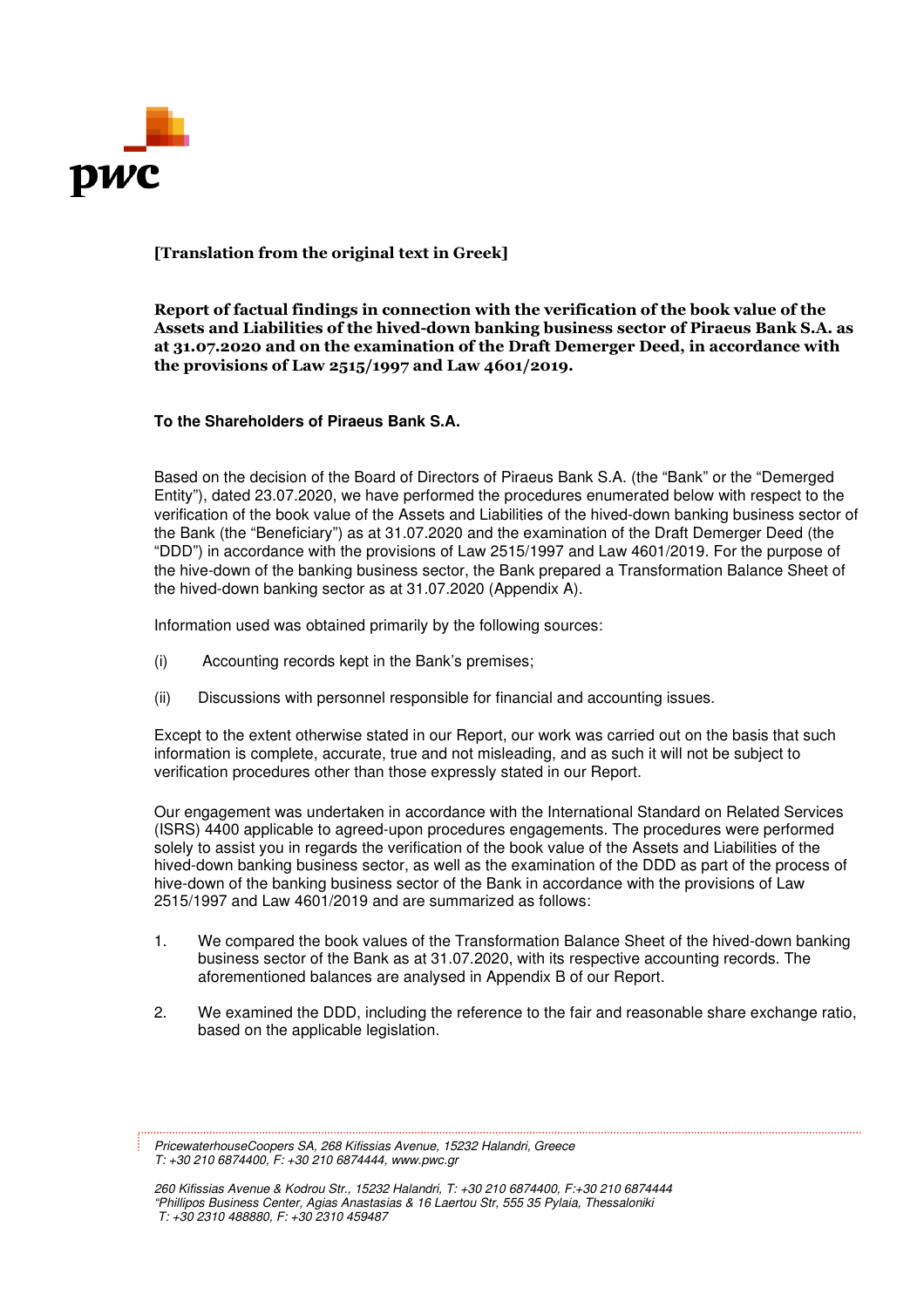

We report our findings below:

- 1. With respect to item 1 we found the book values of the Transformation Balance Sheet of the hived-down banking business sector of the Bank as at 31.07.2020, compared with its respective accounting records amounts to be in agreement.
- 2. With respect to item 2 we examined the DDD based on the applicable legislation, drawn up by the Bank's Board of Directors and signed on 27.08.2020 from its authorized members in order to be submitted for final approval to the Bank's General Shareholders Meeting. No exceptions noted.

With respect to the share exchange ratio we declare that since, as per para. 3 of Article 57 of Law 4601/2019, "The demerger through a hive-down and the establishment of a new company or new companies is the act by which a company (demerged entity), without being dissolved, transfers to one or more companies that are simultaneously being incorporated (beneficiaries) the sector or sectors defined in the draft merger deed, with the acquisition by the [demerged entity] of the shares of the beneficiary […]" it is self-evident that there is no share exchange ratio and therefore there is no need to express an opinion as to whether the share exchange ratio is fair and reasonable as well as, to provide information on valuation methods for the determination of a proposed share exchange ratio. This demerger is fair and reasonable because the Demerged Entity will acquire all the Beneficiary's shares in exchange for the contributed assets and liabilities.

Because the above procedures do not constitute either an audit or a review made in accordance with International Standards on Auditing or International Standards on Review Engagements, we do not express any additional assurance thereon.

Had we performed additional procedures or had we performed an audit or review of any financial information of the Bank and/or the Beneficiary in accordance with International Standards on Auditing or International Standards on Review Engagements, other matters might have come to our attention that would have been reported to you.

Our Report is solely for the purpose set forth in the first paragraph of this Report and is not to be used for any other purpose. This Report relates only to information specified above and does not extend to any Financial Statements prepared by the Bank.

Athens, 27 August 2020

Dimitris Sourbis Certified Auditor SOEL Reg. No. 16891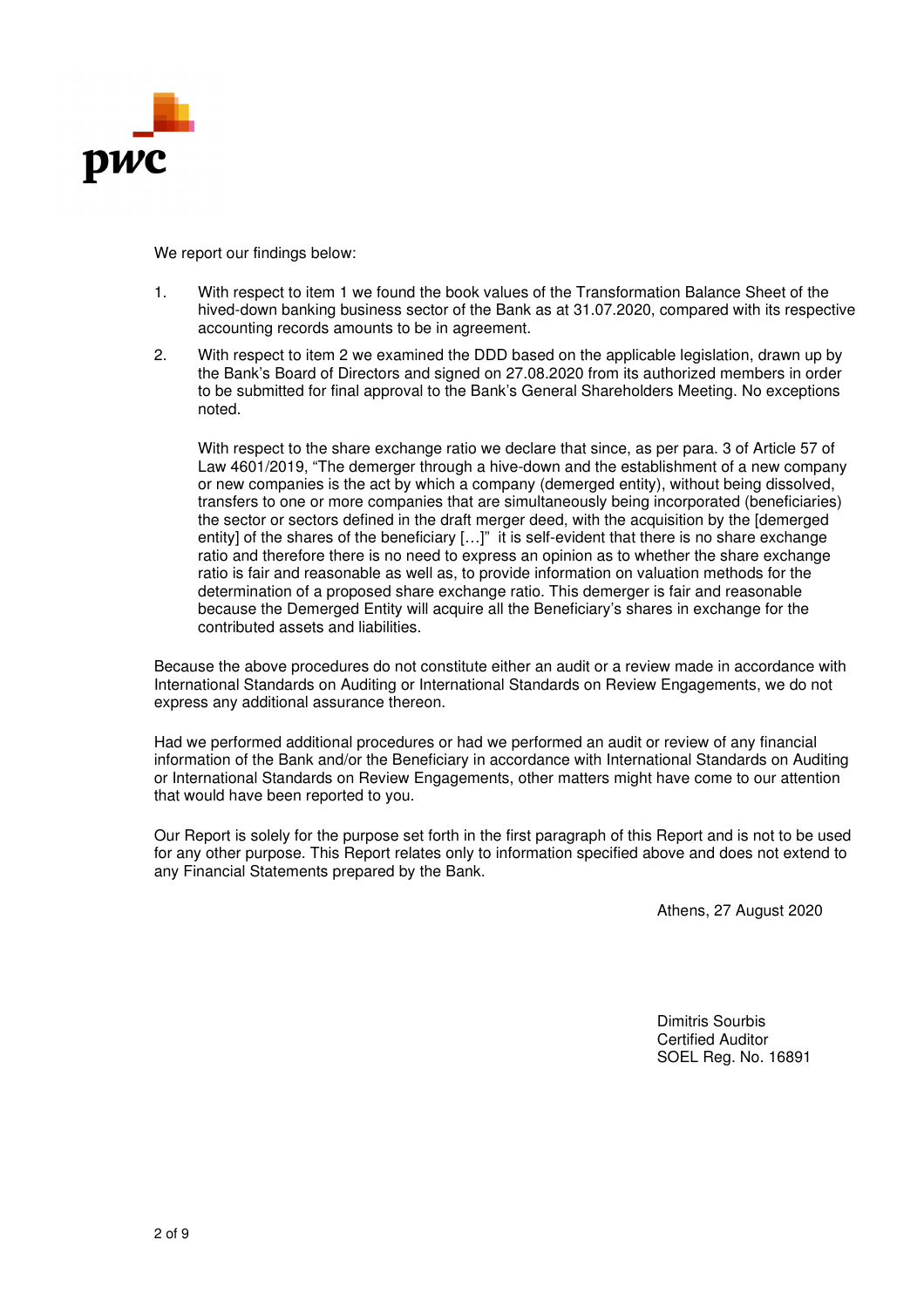

| $\epsilon$ mln                                                             | 31/7/2020    |
|----------------------------------------------------------------------------|--------------|
| <b>ASSETS</b>                                                              |              |
| Cash and balances with Central Banks                                       | 4,751        |
| Due from Banks                                                             | 1,252        |
| Financial assets at fair value through profit or loss                      | 323          |
| Financial assets mandatorily measured at fair value through profit or loss | 122          |
| Derivative financial instruments                                           | 531          |
| Reverse repos with customers                                               | 24           |
| Loans and advances to customers at amortized cost                          | 37,424       |
| Loans and advances to customers mandatorily measured at FVTPL              | 124          |
| Financial assets measured at fair value through other comprehensive income |              |
| ("FVTOCI")                                                                 | 2,099        |
| Debt securities at amortized cost                                          | 3,258        |
| Assets held for sale                                                       | 192          |
| Investment property                                                        | 452          |
| Investments in subsidiaries                                                | 565          |
| Investments in associated undertakings and joint ventures                  | 277          |
| Property and equipment                                                     | 943          |
| Intangible assets                                                          | 238          |
| <b>Current tax assets</b><br>Deferred tax assets                           | 191<br>6,425 |
| Other assets                                                               | 3,033        |
| <b>TOTAL ASSETS</b>                                                        | 62,224       |
|                                                                            |              |
| <b>LIABILITIES</b>                                                         |              |
| Due to banks                                                               | 7,406        |
| Due to customers                                                           | 46,838       |
| <b>Liabilities at FVTPL</b>                                                | 22           |
| Derivative financial instruments                                           | 515          |
| Debt securities in issue                                                   | 468          |
| Retirement benefit obligations                                             | 120          |
| Provisions                                                                 | 158          |
| Other liabilities                                                          | 1,073        |
| <b>TOTAL LIABILITIES</b>                                                   | 56,600       |
| <b>EQUITY</b>                                                              |              |
| Share capital                                                              | 5,400        |
| Reserves                                                                   | 224          |
| <b>TOTAL EQUITY</b>                                                        | 5,624        |
| <b>TOTAL LIABILITIES AND EQUITY</b>                                        | 62,224       |

# **Appendix A: Transformation Balance Sheet as at 31.07.2020**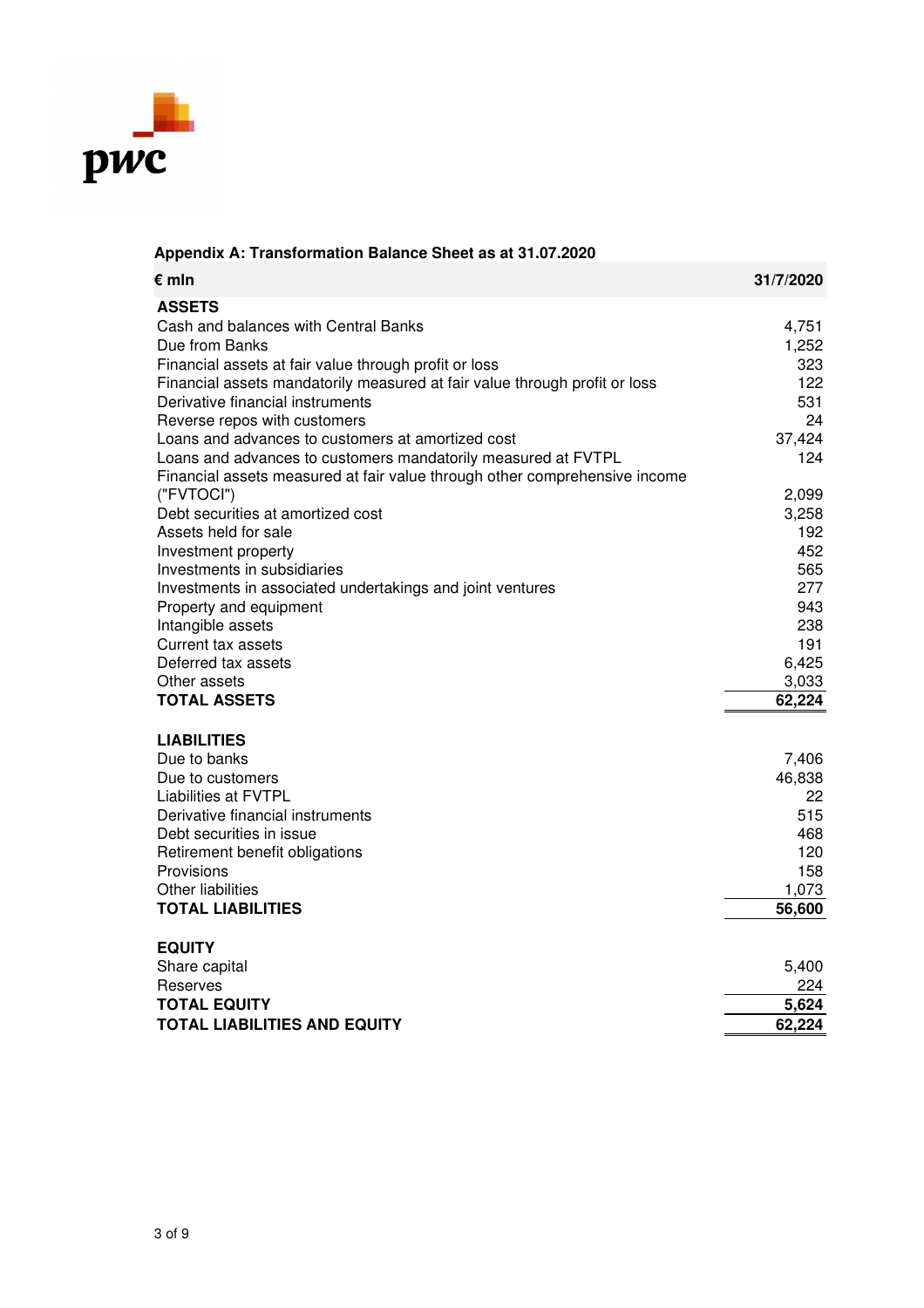

**Appendix B: Analysis of the balances disclosed in the Transformation Balance Sheet as at 31.07.2020**

### **Assets**

### Cash and balances with Central Banks

The account balance "Cash and balances with central banks" comprises mainly of cash in hand and deposits with Central Banks.

|                                      | Balance 31.07.2020 (mln) |
|--------------------------------------|--------------------------|
| Cash and balances with central banks | € 4.751                  |

# Due from Banks

The account balance "Due from Banks" comprises mainly of sight and time deposits, securities purchased under agreement to resell and margin accounts.

|                | Balance 31.07.2020 (mln) |
|----------------|--------------------------|
| Due from Banks | ۔252. '                  |

#### Financial assets at fair value through profit or loss

The account balance "Financial assets at fair value through profit or loss" comprises mainly of Greek Government Bonds and Corporate Bonds.

|                                                          | Balance 31.07.2020 (mln) |
|----------------------------------------------------------|--------------------------|
| Financial assets at fair value through profit<br>or loss | € 323                    |

# Financial assets mandatorily measured at fair value through profit or loss

The account balance "Financial assets mandatorily measured at fair value through profit or loss" comprises mainly of mutual funds and equity securities.

|                                                                               | Balance 31.07.2020 (mln) |
|-------------------------------------------------------------------------------|--------------------------|
| Financial assets mandatorily measured at<br>fair value through profit or loss | € 122                    |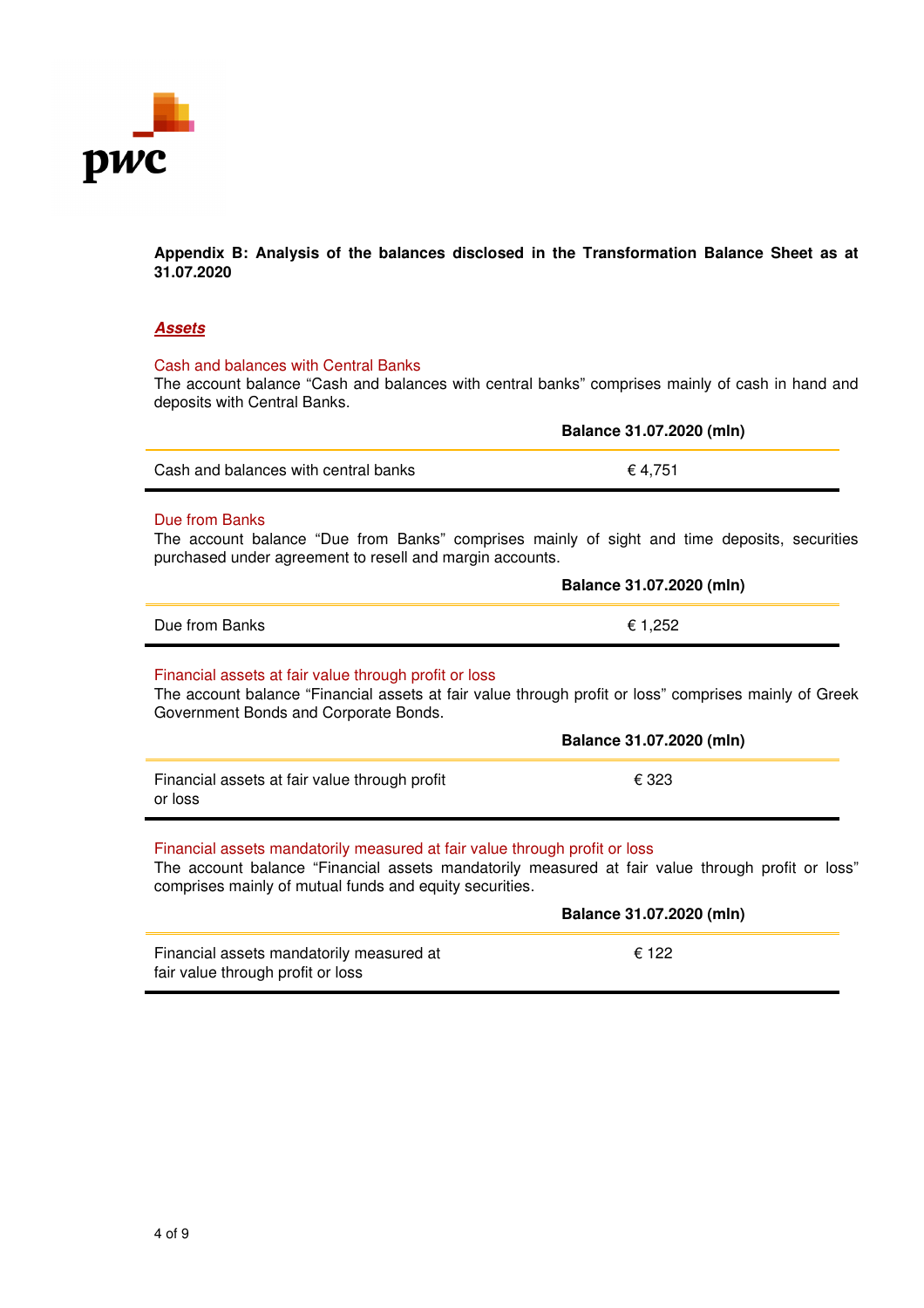

#### Derivative financial instruments

The account balance "Derivative financial instruments" comprises mainly of interest rate swaps and options.

|                                  | Balance 31.07.2020 (mln) |
|----------------------------------|--------------------------|
| Derivative financial instruments | € 531                    |

#### Reverse repos with customers

The account balance "Reverse repos with customers" comprises of securities purchased under agreement to resell with customers.

|                              | Balance 31.07.2020 (mln) |
|------------------------------|--------------------------|
| Reverse repos with customers | € 24                     |

# Loans and advances to customers at amortized cost

The account balance "Loans and advances to customers at amortized cost" comprises of retail and corporate loans, other than those containing contractual terms that give rise to cash flows which are not solely payments of principal and interest on the principal amount outstanding.

|                                                      | Balance 31.07.2020 (mln) |
|------------------------------------------------------|--------------------------|
| Loans and advances to customers at<br>amortized cost | € 37.424                 |
|                                                      |                          |

# Loans and advances to customers mandatorily measured at FVTPL

The account balance "Loans and advances to customers mandatorily measured at FVTPL" comprises of loans and receivables to customers with contractual cash flows that are not solely payments of principal and interest on the principal amount outstanding.

|                                                                  | Balance 31.07.2020 (mln) |
|------------------------------------------------------------------|--------------------------|
| Loans and advances to customers<br>mandatorily measured at FVTPL | $\epsilon$ 124           |

# Financial assets measured at fair value through other comprehensive income ("FVTOCI")

The account balance "Financial assets measured at fair value through other comprehensive income" comprises of Greek Government Bonds, Greek Treasury bills, Corporate Bonds and equity securities.

|                                                                                             | Balance 31.07.2020 (mln) |  |
|---------------------------------------------------------------------------------------------|--------------------------|--|
| Financial assets measured at fair value<br>through other comprehensive income<br>("FVTOCI") | € 2.099                  |  |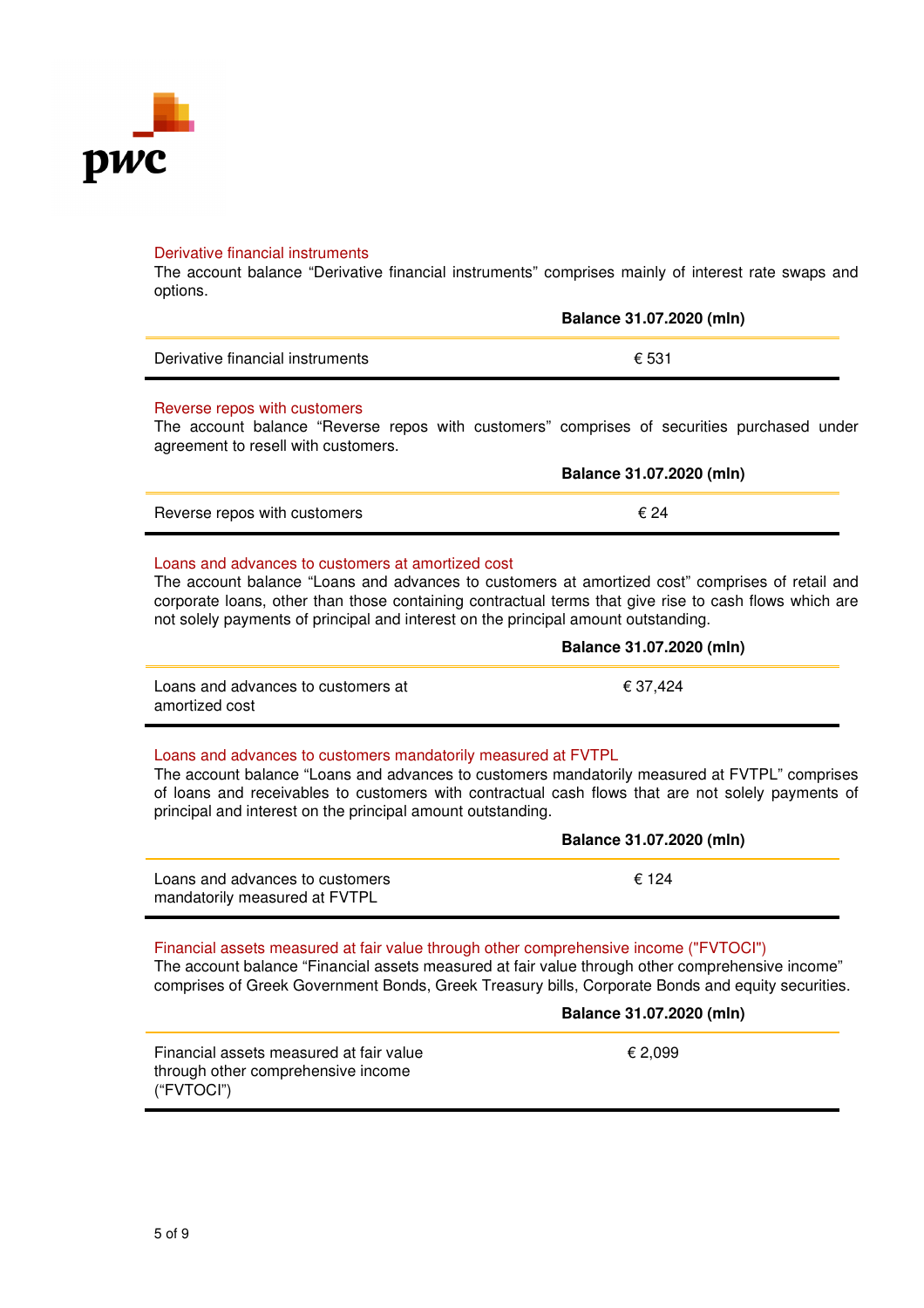

#### Debt securities at amortized cost

The account balance "Debt securities at amortized cost" comprises of Greek and Foreign Government Bonds.

|                                   | Balance 31.07.2020 (mln) |
|-----------------------------------|--------------------------|
| Debt securities at amortized cost | € 3.258                  |
|                                   |                          |

# Assets held for sale

The account balance "Assets held for sale" comprises of loan portfolios for disposal.

|                      | Balance 31.07.2020 (mln) |
|----------------------|--------------------------|
| Assets held for sale | € 192                    |

#### Investment property

The account balance "Investment property" comprises of land and buildings held for long-term rental yields or capital appreciation.

|                     | Balance 31.07.2020 (mln) |
|---------------------|--------------------------|
| Investment property | € 452                    |

#### Investments in subsidiaries

The account balance "Investments in subsidiaries" comprises of all Bank's subsidiaries except for: i) Piraeus Agency Solutions Single-Member Societe Anonyme for the provision of insurance products' distribution services and financial services, ii) JSC PIRAEUS BANK ICB, an Ukrainian banking corporation and iii) Piraeus Group Capital Ltd, which is registered in the United Kingdom and its business activity is the issue of debt securities.

|                             | Balance 31.07.2020 (mln) |
|-----------------------------|--------------------------|
| Investments in subsidiaries | € 565                    |

#### Investments in associated undertakings and joint ventures

The account balance "Investments in associated undertakings and joint ventures" comprises of all Bank's associates and joint ventures.

|                                                              | Balance 31.07.2020 (mln) |
|--------------------------------------------------------------|--------------------------|
| Investments in associated undertakings and<br>joint ventures | € 277                    |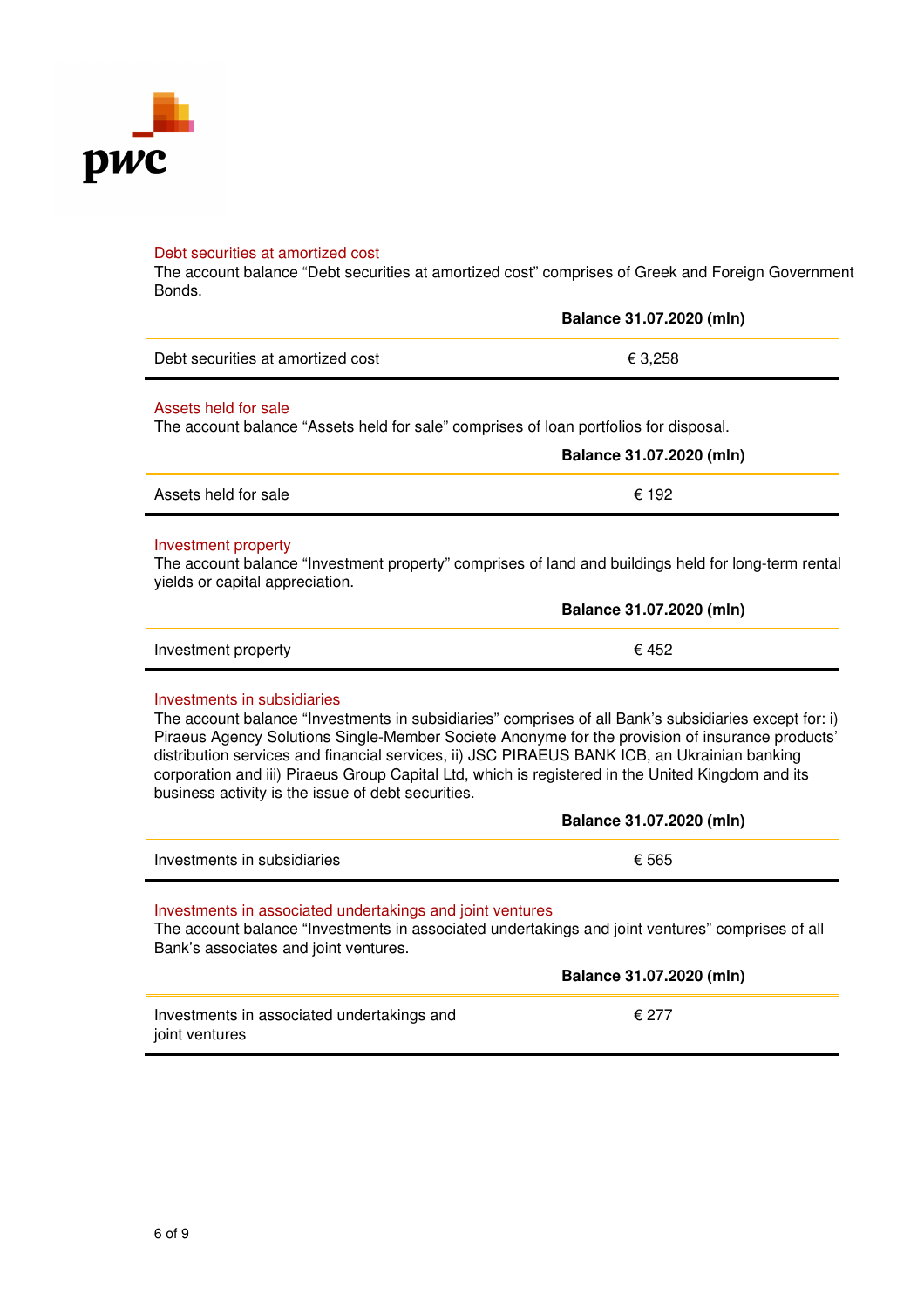

#### Property and equipment

The account balance "Property and equipment" comprises mainly of own-held land and buildings, equipment and land and buildings under leases.

|                        | Balance 31.07.2020 (mln) |
|------------------------|--------------------------|
| Property and equipment | € 943                    |

#### Intangible assets

The account balance "Intangible assets" comprises mainly of software.

|                   | Balance 31.07.2020 (mln) |
|-------------------|--------------------------|
| Intangible assets | € 238                    |

#### Current tax assets

The account balance "Current tax assets" comprises of withholding taxes on interest of Greek Government Bonds, Greek Treasury bills, Corporate Bonds and other tax claims.

|                    | Balance 31.07.2020 (mln) |
|--------------------|--------------------------|
| Current tax assets | € 191                    |

#### Deferred tax assets

The account balance "Deferred tax assets" comprises of deferred tax recognized upon measurement differences.

|                     | Balance 31.07.2020 (mln) |
|---------------------|--------------------------|
| Deferred tax assets | € 6.425                  |

#### Other assets

The account balance "Other assets" comprises mainly of Claims from the Greek State, receivables from the Deposit and Investment Guarantee Fund, inventories (repossessed assets) and trade receivables.

|              | Balance 31.07.2020 (mln) |
|--------------|--------------------------|
| Other assets | € 3,033                  |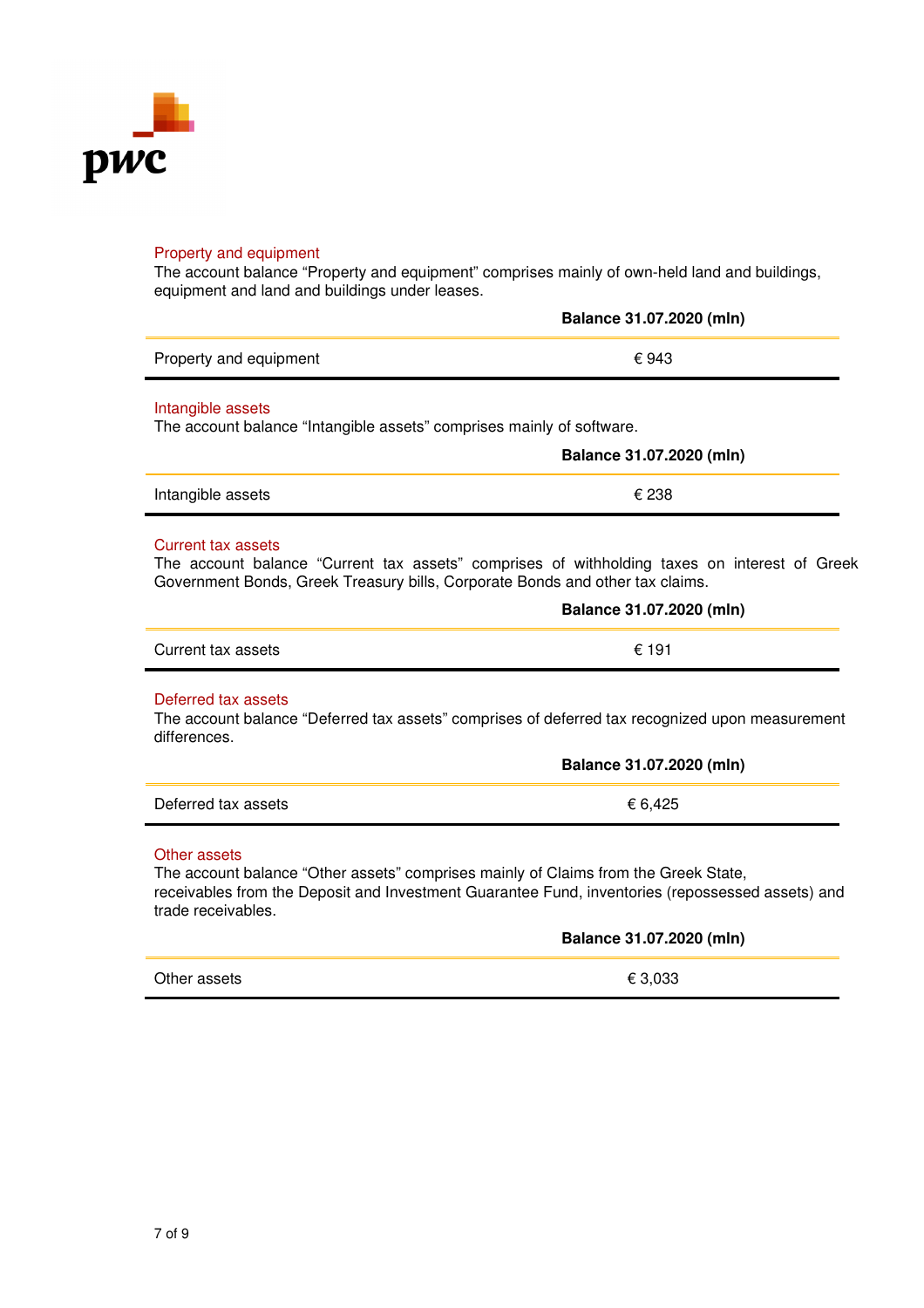

# **Liabilities**

### Due to banks

The account balance "Due to banks" comprises of amounts due to the European Central Bank and central banks and securities sold under agreement to repurchase.

|                                                                                                                                                                         | Balance 31.07.2020 (mln) |
|-------------------------------------------------------------------------------------------------------------------------------------------------------------------------|--------------------------|
| Due to banks                                                                                                                                                            | € 7,406                  |
| Due to customers<br>The account balance "Due to customers" comprises mainly of savings accounts and retail and<br>corporate current, sight deposits and time deposits.  |                          |
|                                                                                                                                                                         | Balance 31.07.2020 (mln) |
| Due to customers                                                                                                                                                        | €46,838                  |
| <b>Liabilities at FVTPL</b><br>The account balance "Liabilities at FVTPL" comprises of amounts due from unsettled purchase<br>transactions of Greek Government Bonds.   |                          |
|                                                                                                                                                                         | Balance 31.07.2020 (mln) |
| <b>Liabilities at FVTPL</b>                                                                                                                                             | € 22                     |
| Derivative financial instruments<br>The account balance "Derivative financial instruments" comprises mainly of interest rate and cross<br>currency interest rate swaps. |                          |
|                                                                                                                                                                         | Balance 31.07.2020 (mln) |
| Derivative financial instruments                                                                                                                                        | € 515                    |
| Debt securities in issue<br>The account balance "Debt securities in issue" comprises solely of covered bonds issued by the Bank.                                        | Balance 31.07.2020 (mln) |
| Debt securities in issue                                                                                                                                                | € 468                    |